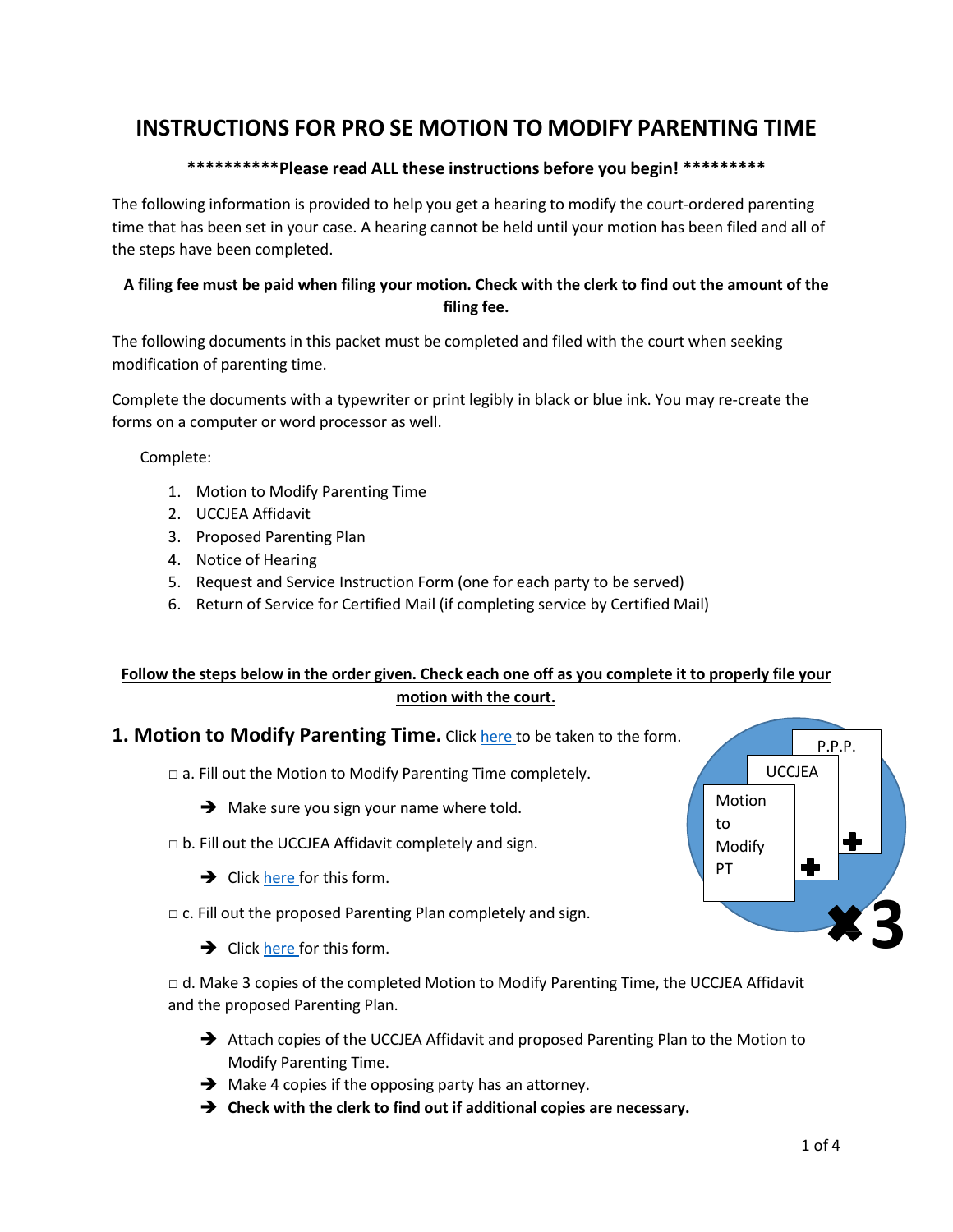# **2. Notice of Hearing**

□ a. Fill out the Notice of Hearing **except for the hearing place, date and time.**

- **→** Click **[here](http://www.kansasjudicialcouncil.org/legal-forms/child-support-parenting-time/modifying-parenting-time/notice-hearing)** for this form.
- $\Box$  b. Make 3 copies of the completed Notice of Hearing.
	- $\rightarrow$  Make 4 copies if the opposing party has an attorney.
	- **Check with the clerk to find out if additional copies are necessary.**

## **3. Filing your Motion and Obtaining a Hearing Date**

 $\Box$  a. Go to the Clerk of the District Court office to file your motion.

 $\rightarrow$  Bring originals and all copies with you.

 $\Box$  b. Give the clerk the original and all copies of the Motion to Modify Parenting Time.

- $\rightarrow$  The clerk will file-stamp the original and all copies of your Motion to Modify Parenting Time.
- $\rightarrow$  They will keep the original for the court file and give you back the other copies.



□ c. Ask the clerk for a hearing date and time and enter that information on the Notice of Hearing.

- $\rightarrow$  Give the original and all copies of the Notice of Hearing to the clerk for filing.
- $\rightarrow$  The clerk will keep the original Notice of Hearing for the court file and give you back all the file-stamped copies.

# **4. Serving the Opposing Party - Request and Service Instruction Form**

You **must** provide the opposing party with a copy of the filed Motion to Modify Parenting Time and the Notice of Hearing.

You may obtain this service by one of the following methods:

- i. Service by U.S. Mail You may mail the documents, postage prepaid, to the opposing party's last known address. If you choose this method, fill out the Certificate of Service and Mailing at the bottom of the Notice of Hearing form.
- ii. Service by Certified Mail (Preferred method) You may send copies of the documents to the opposing party by certified mail. If you choose this method, fill out the Certificate of Service and Mailing at the bottom of the Notice of Hearing form. You must also complete a Return of Service for Certified Mail Form and file it with the Clerk of the District Court *after* the "green card" is returned to you and *before* the hearing date.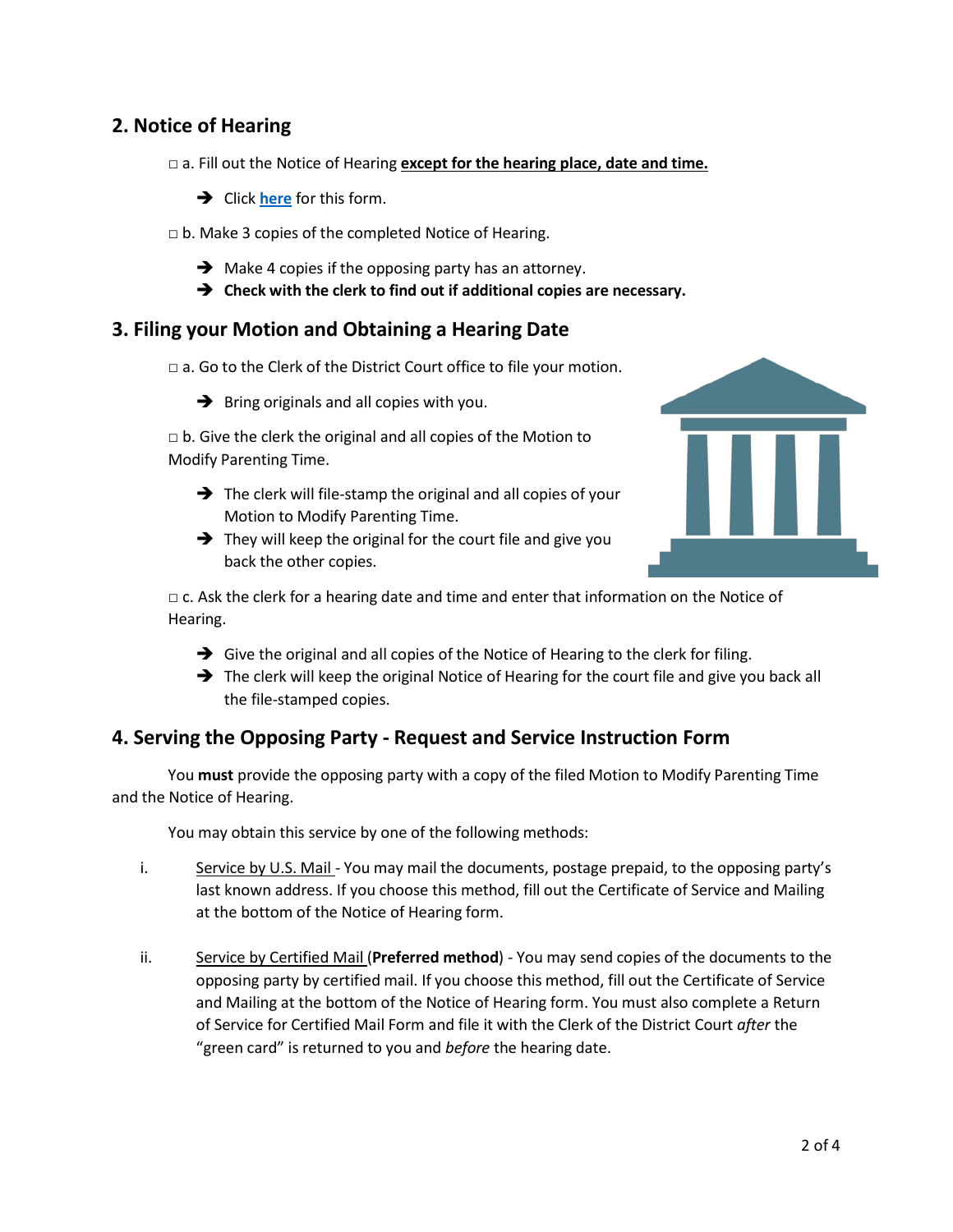- iii. Service by Sheriff You may request that the documents be delivered to the opposing party by your local Sheriff. *There will be a fee for this service.*
- iv. Service by Sheriff via Certified Mail You may ask that the documents be mailed, certified mail, by your local Sheriff's office. *There will be a fee for this service.*
- v. Service by Sheriff's Office Outside Kansas. If the opposing party lives outside Kansas, you may ask that the Sheriff's department where the opposing party lives deliver the documents to the opposing party. *You will be responsible for finding out the costs involved and completing the correct paperwork as required by that Sheriff's department.*

 $\Box$  Once you have determined the method with which you want to serve the documents on the opposing party:

- o Complete the Request and Service Instruction Form
	- **→** Click **[here](http://www.kansasjudicialcouncil.org/legal-forms/child-support-parenting-time/modifying-parenting-time/request-and-service-instructions)** to find the form.
- $\circ$  Provide the form to the clerk, along with the appropriate number of copies of the Motion to Modify Parenting Time and the Notice of Hearing.
	- $\rightarrow$  One of each for the opposing party and one of each for the opposing party's attorney, if any.
	- $\rightarrow$  If you choose to mail the documents yourself, do not give the extra forms to the clerk.

### Service by Certified Mail:

If you choose service by certified mail, you must mail a copy of the Motion to Modify Parenting Time and the Notice of Hearing **by certified mail** to both the opposing party and their attorney of record, if any.

- Do this on the same day that you file the Notice of Hearing with the Clerk of the District Court.
- Failure to mail the copies and give proof of service will result in your motion being dismissed.
- **Do not forget to complete instruction #5 if you choose service by certified mail.**

 $\Box$  a. Keep one copy of the Motion to Modify Parenting Time and one copy of the Notice of Hearing *for yourself*.

 $\Box$  b. Mail one copy of the Motion to Modify Parenting Time and one copy of the Notice of Hearing *to the opposing party/ex-spouse* **by certified mail**.

 $\Box$  c. Mail one copy of the Motion to Modify Parenting Time and one copy of the Notice of Hearing to the *opposing attorney of record, if any*, **by certified mail**.

# **5. Filing the Return of Service for Certified Mail**

After you mail your Motion to Modify Parenting Time and Notice of Hearing **by certified mail** to the required parties, you will have to wait for the Return of Service ("green card") to be returned to you by the post office.